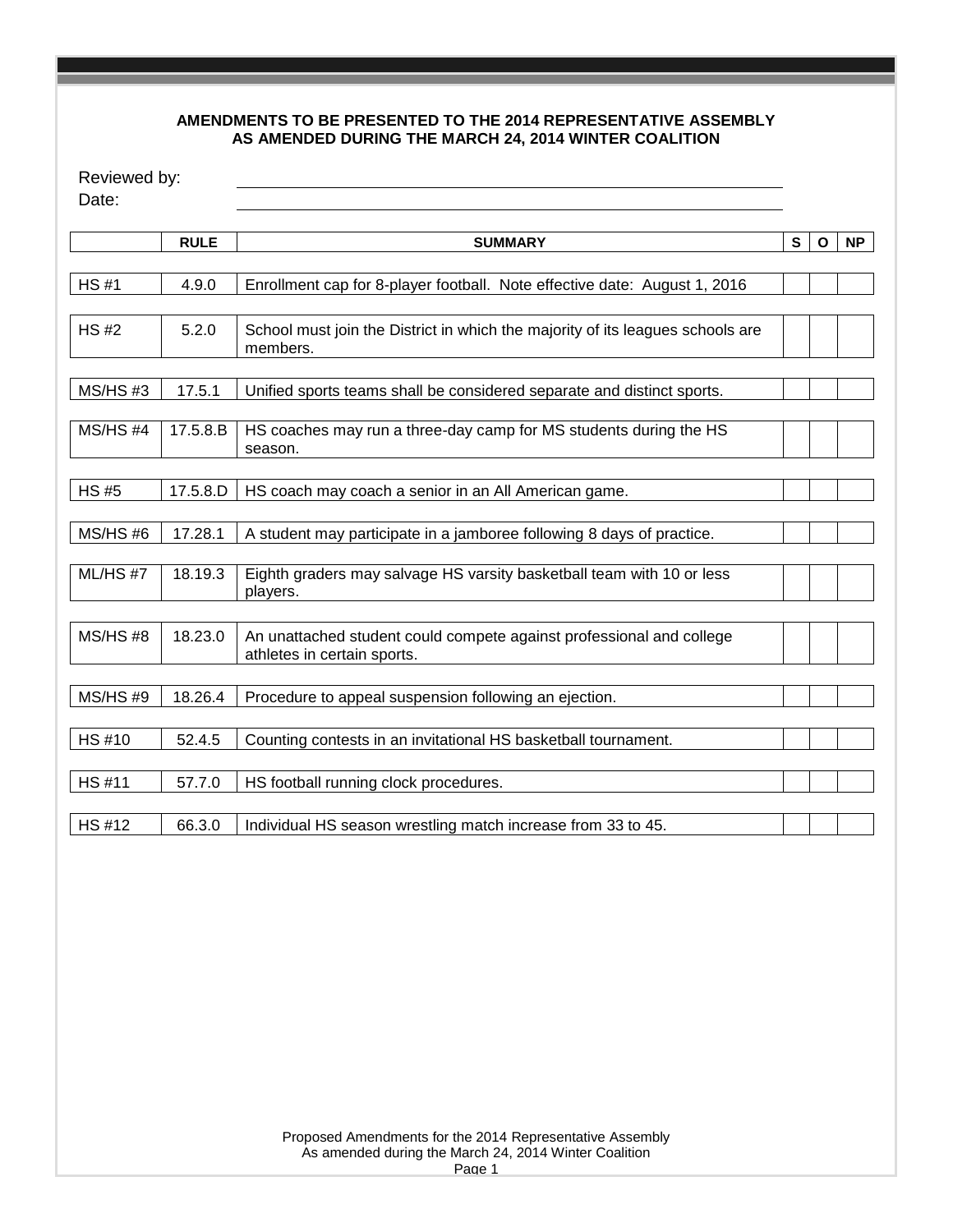

# Washington Interscholastic Activities Association **PROPOSED AMENDMENTS for the 2014 Representative Assembly AS AMENDED DURING THE MARCH 24, 2014 WINTER COALITION**

The strike through text is proposed to be deleted from the current handbook wording. The **bold** and shaded text is proposed to be added to the current handbook wording. Amendments that pass will go into effect on August 1 unless noted otherwise.

#### **HS AMENDMENT #1**

**4.9.0 (new article) and 25.2.10 EIGHT-PLAYER FOOTBALL**, pages 8 and 68

- **4.9.0 EIGHT-PLAYER FOOTBALL ENROLLMENT - Only schools with an enrollment of 100 or less will be permitted to participate in eight-person football playoffs designed to determine state championships.**
- 25.1.10 The 1B **Eight-player** State Football Championships will be played in conjunction with other football championships at the selected championship site.

**NOTE: This amendment would be nullified if the cutoff for the 1B classification is higher than 100.**

#### **EFFECTIVE DATE: August 1, 2016.**

#### *Pros for HS Amendment #1:*

- *1. Provides safety for the student athletes in schools that may be competing against schools with more than twice the enrollment. Example: Bottom 2B school overall 9-12 enrollment could be 124 and top could be 286.*
- *2. Allows schools that are near the 1B, 2B classification cutoff in each classification cycle to know if they will be a B-8 or B-11 team in early November, two months ahead of the final classification announcement.*
- *3. Provides leagues with the opportunity to finalize the schedules in a more timely fashion.*

Proposed by Wilbur-Creston High School, Mary Walker High School, Davenport High School, Cusick High School, and Liberty High School.

#### **HS AMENDMENT #2**

**5.2.0 MEMBERSHIP OF ACTIVITY DISTRICT, page 8 NEW ARTICLE**

- **5.2.0 MEMBERSHIP OF THE ACTIVITY DISTRICT AND LEAGUES** All member school districts shall be designated as school districts. All school districts shall be members of and subject to the rules and regulations of the Activity District in which they are located.
	- 5.2.1 The member schools of WIAA have the authority to form league(s) for activity competition so long as such league is in compliance with WIAA handbook regulations.
	- **5.2.2 A school must join the WIAA District in which the majority of its league member schools are members.**

Proposed Amendments for the 2014 Representative Assembly As amended during the March 24, 2014 Winter Coalition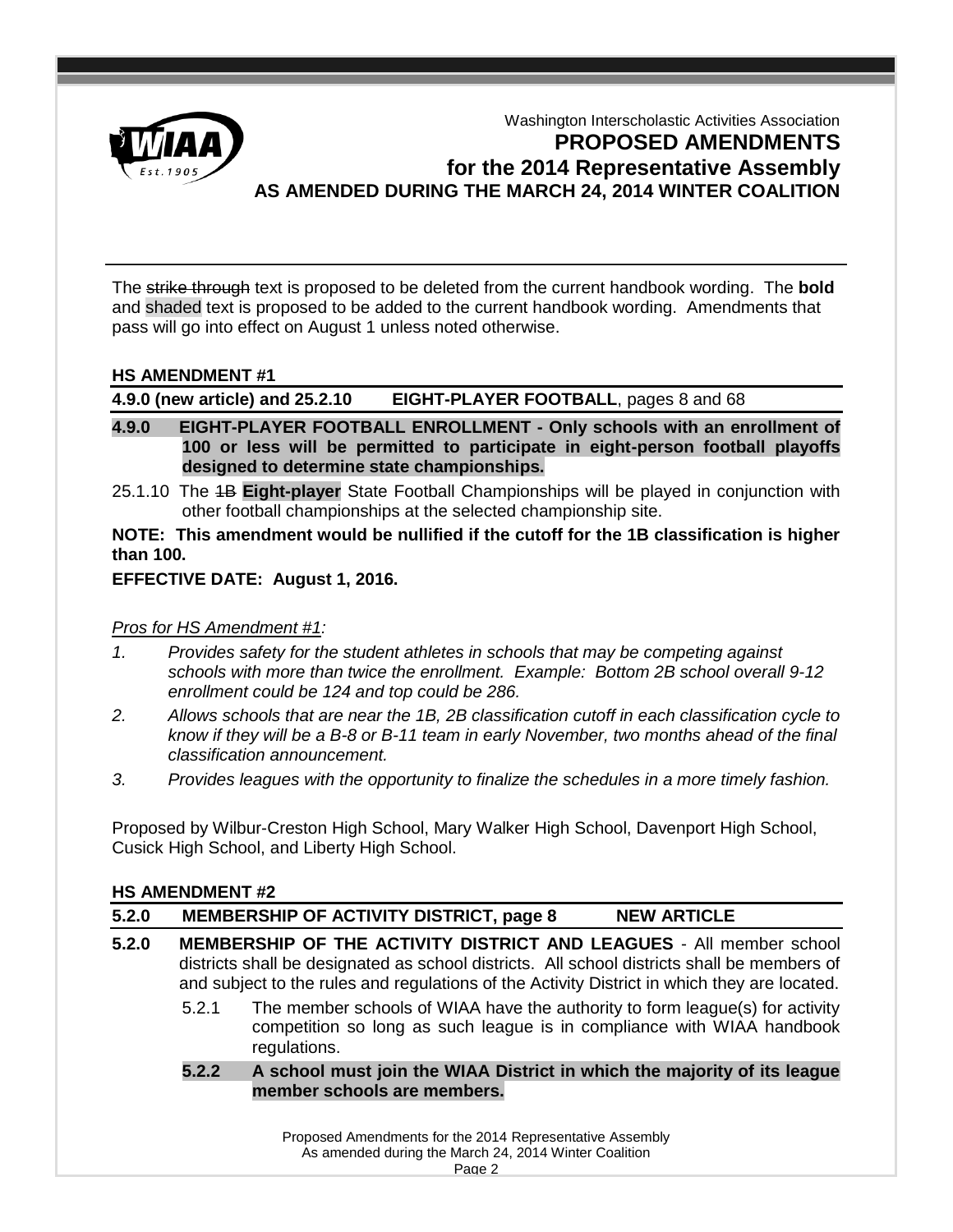## **Continuation of HS Amendment #2:**

- **A. If a school is a member of more than one league, it must join the district in which it has the majority of its sports.**
- **B. If there is no clear majority of sports in either league, then the District Directors Committee will determine in which district the school must join.**
- 5.2.2.**3** Disputes concerning league alignment between individual schools and league(s) shall be referred to their WIAA District Board for resolution.
- 5.2.3.**4** In cases where WIAA District Board(s) are unable to resolve league alignment disputes, these disputes shall be appealed to the WIAA Executive Board for mediation.
- 5.2.4.**5** Ultimate authority to resolve league alignment(s) shall be vested in the WIAA Executive Board.
- 5.2.5.**6** Changing League Alignment Schools that change league alignment shall not alter allocations during the second year of an allocation cycle.

### *Pros for HS Amendment #2:*

- *1. Revenue sharing between multi-district leagues is cumbersome and contentious at best. State revenue share is sent to districts, which is then distributed by the district revenue share agreement. The revenue agreements are not the same which makes this process harder. Distributing revenue shares would be simpler if all members of the league were in the same district. This proposal would eliminate problems of splitting revenue share between leagues.*
- *2. This proposal would add consistency across the state. This practice is in effect in most districts.*

#### *Cons for HS Amendment #2:*

- *1. Some long standing relationships with districts may be lost.*
- *2. Travel could potentially be greater for eligibility hearings for some schools.*

Proposed by Zillah High School, Kamiakin High School, Royal High School, Selah High School, and Walla Walla High School.

#### **MS/HS AMENDMENT #3**

#### **17.5.0 UNIFIED SPORTS, page 20**

17.5.1 For the purposes of the out-of-season regulations, the WIAA has determined that slow pitch and fast pitch softball; shall be considered separate and distinct sports. In addition, interscholastic/collegiate/folkstyle/USA wrestling, freestyle wrestling, and Greco-Roman wrestling; **and unified sports teams** shall be considered separate and distinct sports.

## *Pros for HS Amendment #3:*

- *1. Considering unified sports teams as separate from WIAA-sponsored sports teams allows for school coaches to coach in both programs.*
- *2. Highly qualified school coaches could be involved with both programs.*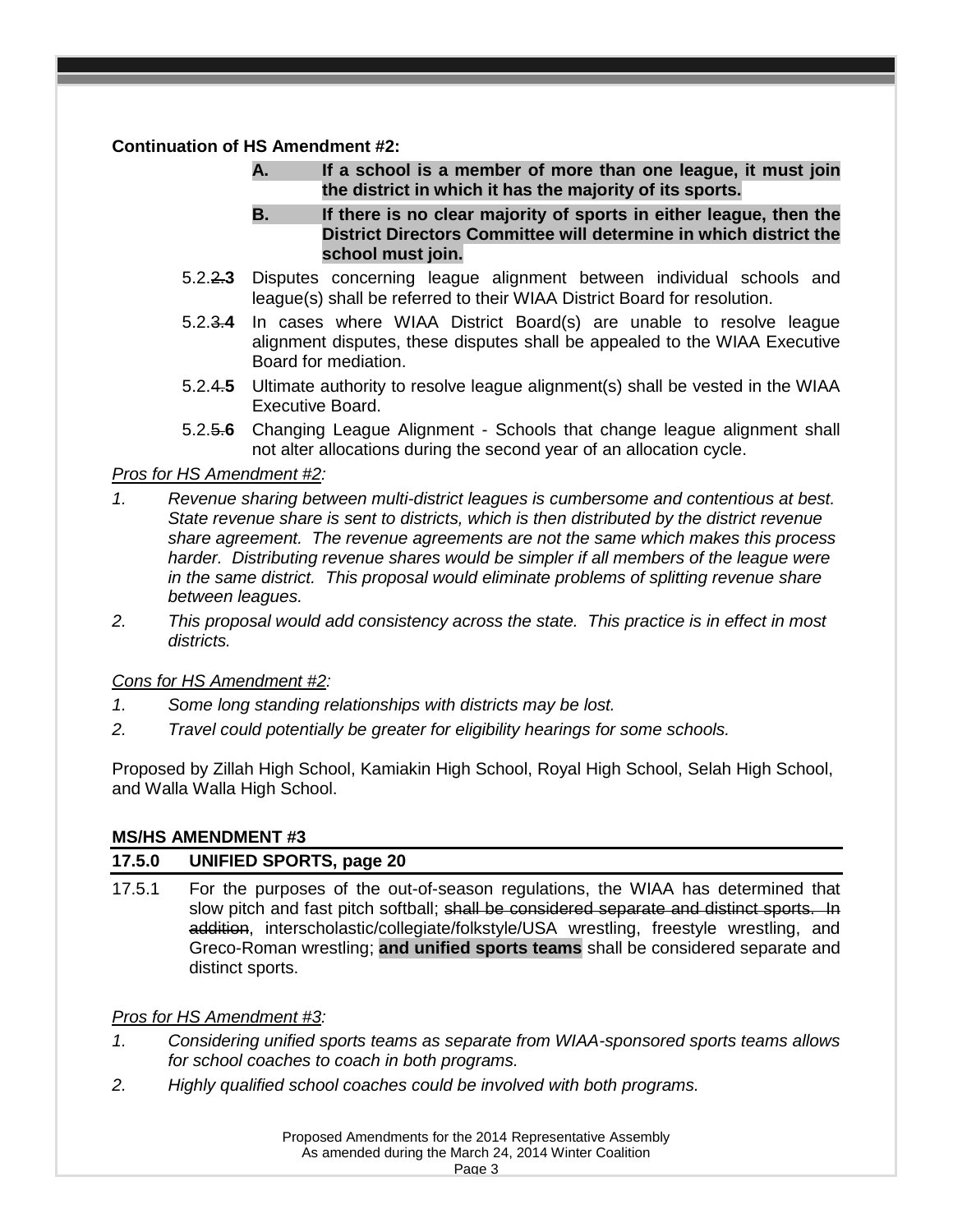*Continuation of Pros for HS Amendment #3:*

- *3. This proposal would limit a student to just one season of participation in a sport, meaning a student could participate on either the unified team or the WIAA-sponsored sport team.*
- *4. Adding unified sports under WIAA jurisdiction supports the strategic plan to increase participation among high school students. Students who traditionally do not participate on WIAA-sponsored sport teams may choose to participate on unified teams instead.*

*5. Unified Sports promotes a healthy culture within schools and the community.* Proposed by the WIAA Executive Board.

### **MS/HS AMENDMENT #4**

|  | 17.5.8 | MIDDLE LEVEL CAMP, page 24 | <b>NEW ARTICLE</b> |
|--|--------|----------------------------|--------------------|
|--|--------|----------------------------|--------------------|

**17.5.8.B During the high school sport seasons and regardless of the middle level sport season beginning and ending dates, coaches in each sport may conduct a three-day camp for any future players who will feed into that high school.**

#### *Pros for MS/HS Amendment #4:*

- *1. With the current system boys and girls basketball is treated differently due to the foursport seasons at the middle level (a potential Title IX issue.) Due to the fact that middle level girls do not begin basketball until after the winter break, high school coaches cannot coach them in a winter basketball camp. This same situation can occur in the spring if the high school and middle level softball seasons do not occur at the same time due to spring break.*
- *2. This amendment would provide coaches with an opportunity to promote high school sports and for schools to promote high school sports programs. Currently select programs are becoming more and more involved with youth athletes during the out-ofseason time period. This amendment would allow school coaches a chance to inform student athletes and their parents about the realities and expectations of school programs, rather than select coaches passing on that information. This amendment would provide student athletes the opportunity to work on skills and become familiar with the high school coaches and program values.*
- *3. One of the great lessons of high school sports is learning that you are part of something bigger than yourself. In our society today many people have become very self-centered. Youth sports has become very self-serving and most select sports are a self-serving entity. As a coach I am seeing more and more players and parents with the "I am/my daughter is/my son is more important than the team" mentality. This is not good for our society or sports program. High school sports can help teach kids the value of being*  part of something bigger than yourself, responsibility, commitment, teamwork, etc. *Having camps that make youth players want to be a "Panther" or a "Viking", etc. This camp also provides the high school athletes with a great opportunity to "give back" and work with kids. It helps them understand that the youth in the community and other really do look up to them. It helps them understand that they are representing the program and are responsible for how they act. It also helps them understand that they truly are part of something bigger than themselves.*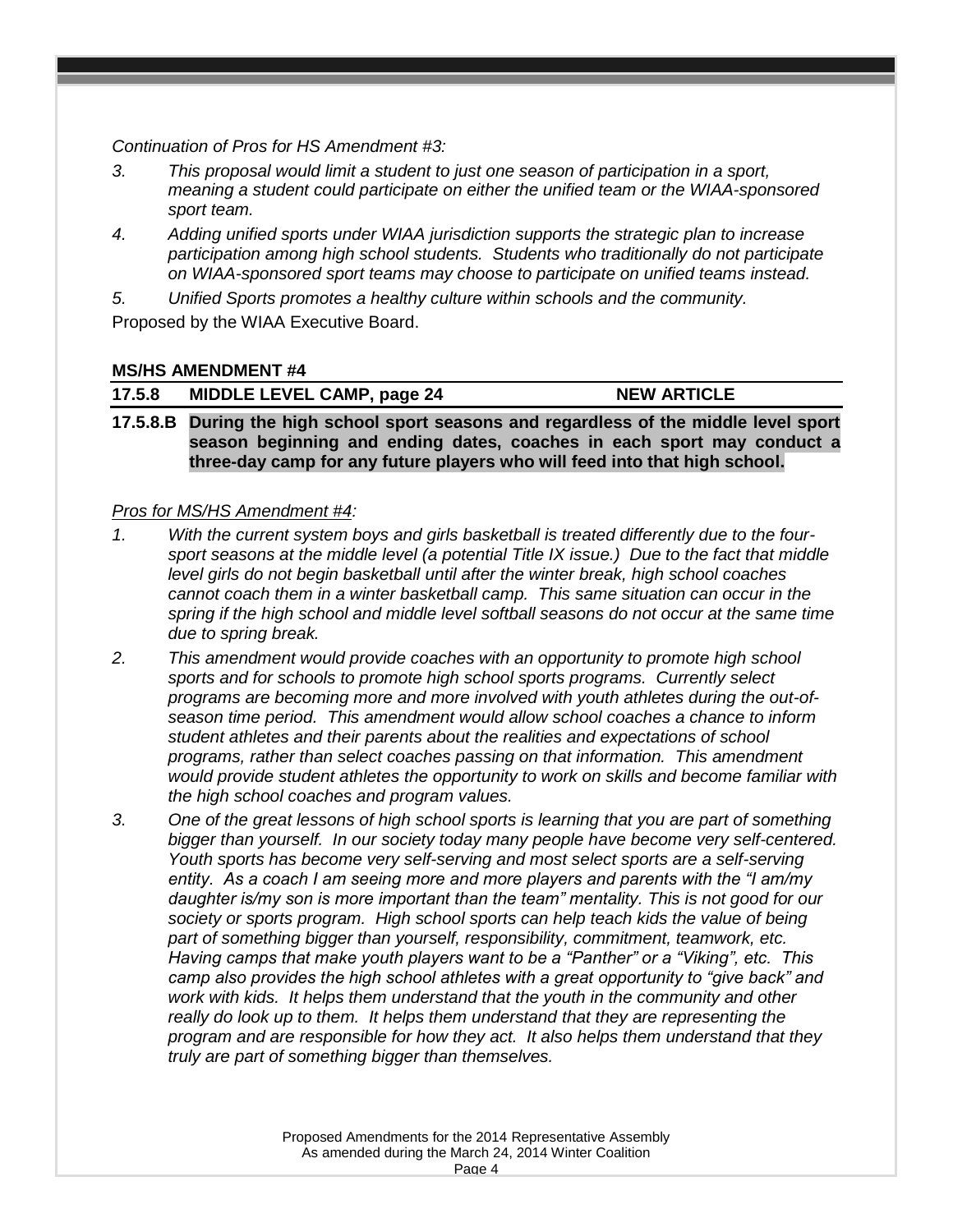Proposed by Snohomish High School, Kamiak High School, Mariner High School, Stanwood High School, and the Everett School District.

#### **HS AMENDMENT #5**

#### **17.5.8.D OUT-OF-SEASON, page 25**

**17.5.8.D** A coach may coach seniors who are past squad members after the season is over for one practice in preparation for and in one Washington State Coaches Association allstate **and/or one All American** game **approved by the Washington State Coaches Association.**

#### *Pros for HS Amendment #5:*

- *1. In the unique circumstance where a coach is selected to coach an All American game (Army All American Football, MacDonald's Basketball, etc.) in which his/her athlete is also participating, this rule modification allows both the player and the coach the opportunity to participate. This is certainly within the spirit of Rule 17.5.8.D.*
- *2. Requiring the WSCA to approve an All American Game continues to "legitimize the efforts of the WSCA" (rationale of the original amendment for the current 17.5.8.D) and ensures an athlete cannot participate with his/her coach without prior WSCA approval.*
- *3. Limiting contact to one practice and one game still fits the rationale of the original amendment which sought to "allow coaches an opportunity to coach his/her own player without interfering with any other sports season."*
- *4. This amendment has the support of the WSCA.*

Proposed by Bellarmine Prep, Curtis High School, Olympia High School, Shelton High School, and South Kitsap High School.

#### **MS/HS AMENDMENT #6**

|  | 17.28.0 GENERAL JAMBOREE RULES, page 35 | <b>NEW ARTICLE</b> |
|--|-----------------------------------------|--------------------|
|--|-----------------------------------------|--------------------|

17.28.1 No student may participate in a jamboree unless all eligibility rules, including all precontest practice requirements, have been met. **A student must meet all eligibility rules in order to participate in a jamboree.**

#### **17.28.2 A student may participate in a jamboree following eight (8) days of practice.**

*Pros for HS Amendment #6: With the current practice requirements, some sports, such as football and soccer, do not have the opportunity to complete all practice requirements in order to participate in a jamboree. Jamborees could be scheduled in all sports if the number of practices required prior to a jamboree was reduced to eight.*

Proposed by Willapa Valley High School, Central Valley High School, East Valley High School, Life Christian School, and South Bend High School.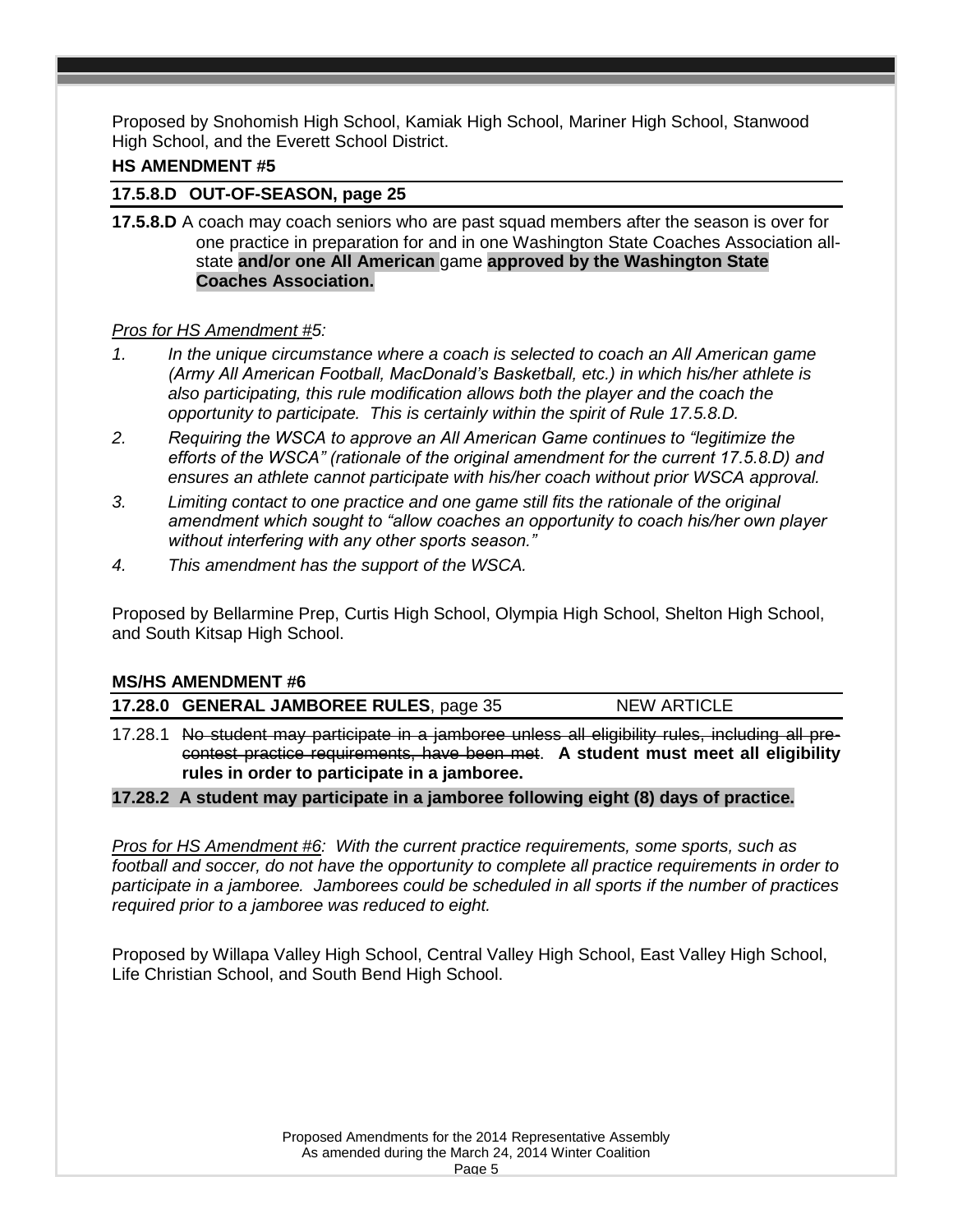#### **MS/HS AMENDMENT #7**

## **18.19.3 EIGHTH GRADE PARTICIPATION, page 50**

B. Eighth graders could be used to salvage the high school varsity team if at any time during the season the number of participants on the high school team does not exceed these specified numbers.

Baseball: 16 Basketball: 9 **10** Football, 8-man: 14 Football, 11-man: 19 Soccer: 12 Softball: 16 Volleyball: 11

## *Pros for HS Amendment #7:*

- *1. Currently under the rule an eighth grade player is asked to attend practice so there could be five-on-five, but unless one of the nine high school players becomes ineligible during the season could not dress in uniform, participate in warm-ups or every play a single minute in the game.*
- *2. Allows a coach to run a true "game like" scrimmage with five-on-five in practice.*
- *3. Takes pressure off a coach to look for reasons to allow an eighth graders to be eligible to play.*
- *4. Helps rebuild a program by getting more athletes in the program at an earlier age. Also helps to get more parents into the stands if they know there is a chance their athlete is going to able to warm-up and possibly play.*
- *5. Each sport is different and nine players in basketball are not realistic to salvage a program.*

*Cons for HS Amendment #7:* 

- *1. Eighth graders may not be mature enough to compete at the high school level.*
- *2. An eighth grader has an opportunity to get more game experience under this scenario.*

Proposed by Northport High School, Curlew High School, Cusick High School, Kettle Falls Middle School, Republic High School, Selkirk High School, Valley Christian School and Wilbur High School.

#### **MS/HS AMENDMENT #8**

18.23.0 AMATEUR STANDING, page 53 NEW ARTICLE

**18.23.5.2 A student-athlete, who is not representing a WIAA member school, can participate as an unattached individual against professional and college scoring athletes in the following sports: bowling, cross country, golf, gymnastics, swim/dive, tennis, track and field, and wrestling.**

#### *Pros for HS Amendment #8:*

*1. The proposal clarifies the perspective of team competition versus individual competition which could be more easily violated.*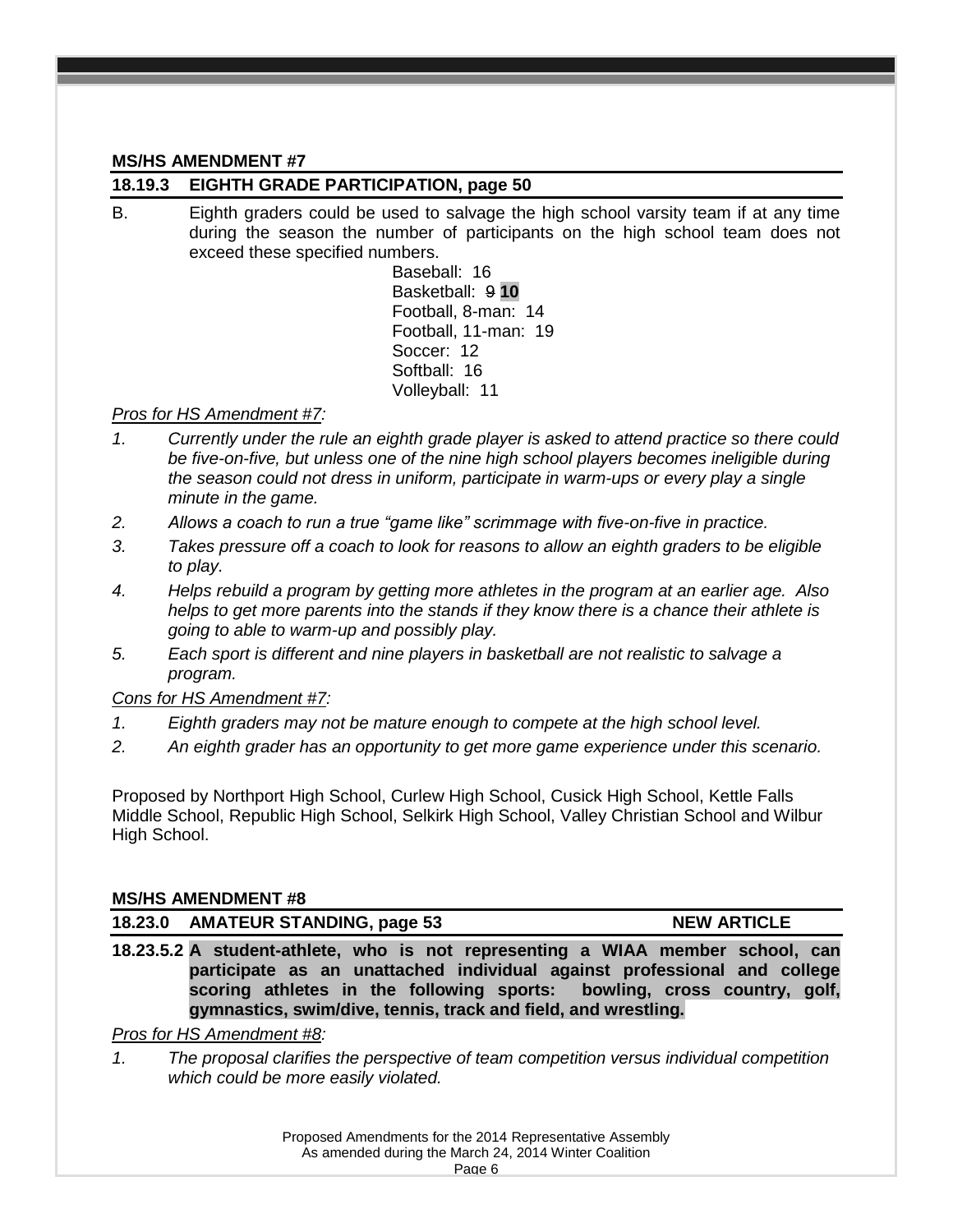*2. The proposal allows for appropriate level of competition in individual sports for the appropriate athletes to compete against other individual athletes.*

#### *Continuation of pros for HS Amendment #8:*

*3. The proposal aligns with other state associations to help create a balanced playing field between athletes from various states.*

*Con for HS Amendment #9: The proposal will allow competition against professional individual athletes which will require increased diligence by the high school athletes to ensure there are no benefits being gained.*

Proposed by Camas High School, Columbia River High School, Evergreen High School, Mountain View High School, and Prairie High School.

### **MS/HS AMENDMENT #9**

**18.26.4 APPEAL OF SUSPENSION FOLLOWING EJECTION, page 56 NEW ARTICLE**

**18.26.0 EJECTION FROM CONTEST** - Conduct resulting in ejection from an interscholastic contest administered by game officials, coaches or school administrators shall result in the following:

18.26.1 For the remainder of the contest in which the ejection occurred:

- A. When a student is ejected, the coach continues to be responsible for the student. The student shall remain with the team.
- B. When a coach or other adult school representative is ejected, the coach or other adult school representative must vacate the playing area (gymnasium, field, and stadium.) If a head coach is ejected, an assistant coach or any school district personnel authorized to supervise students may assume the head coaching responsibilities for the remainder of the contest. If no other school district personnel are on site, the contest will be terminated and forfeiture declared.
- 18.26.2 The school principal/designee is required to submit an ejection report online to the WIAA office within 24 hours following the completion of the contest in which the ejection occurred.
- 18.26.3 The first ejection of the season shall result in the ejected person (student, coach, other school representative) being ineligible until after the next school contest in that sport at the same level of competition from which the person was ejected.
- A. An ejection in boys soccer due to violent conduct or abusive language person in experson and to meet represent conduct of assemble unigers shall result in a suspension of three matches.
	- ext sect that supperfect in the same level of competition.<br>1. Violent conduct is defined as the commission of a violent act From which the person was the commission of a violent act<br>against an opponent, official, spectator, teammate or other a james on opposes, ontour, opposes in community of called the individual(s) when the ball is in or out of play.
	- 2. Abusive language is defined as harsh or insulting language or profanity directed towards another individual.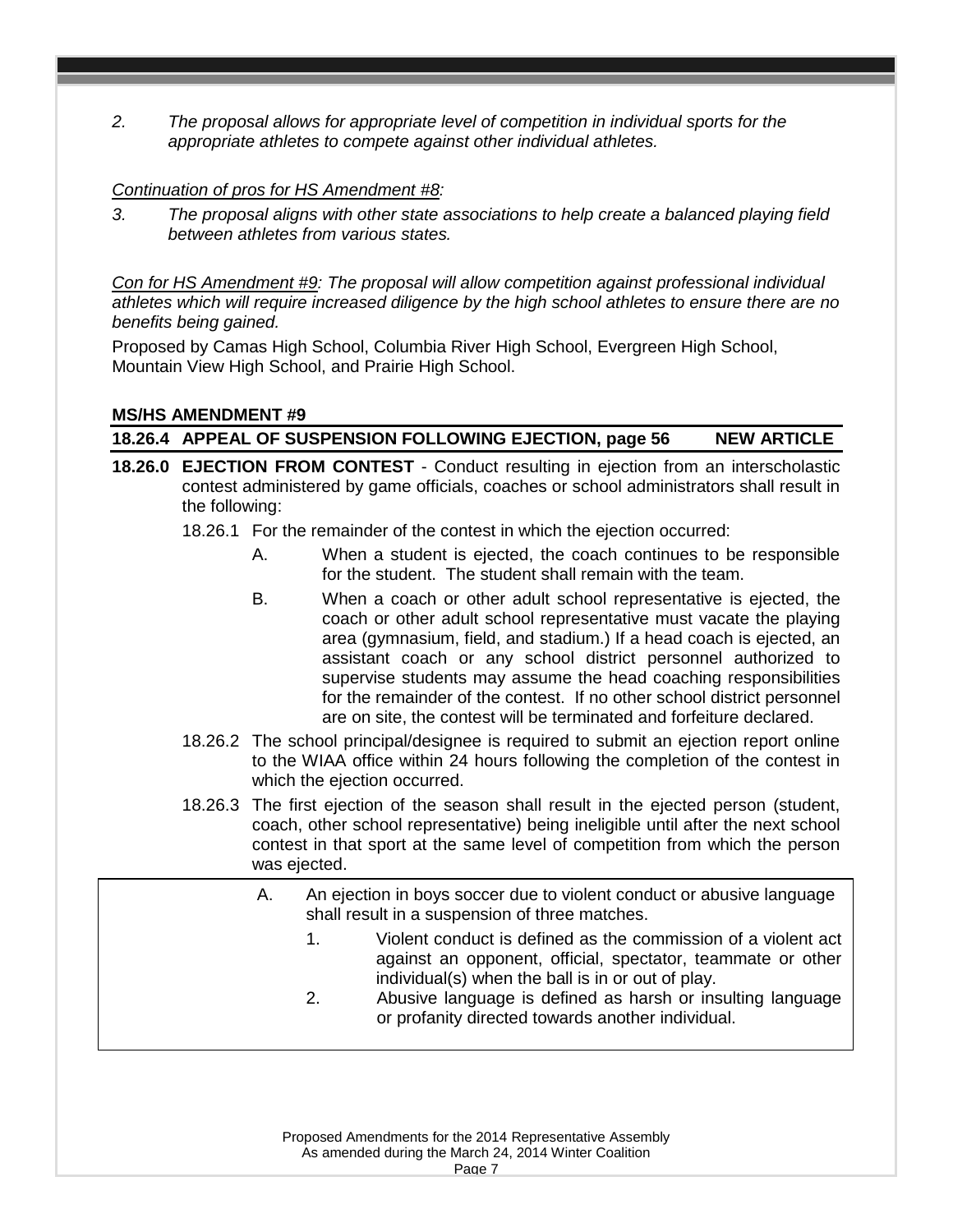- D. Any coach ejected shall not be involved in coaching to any degree during the suspended game and shall not be allowed into the facility (gymnasium, field, stadium, locker room or hallway, etc.) during the suspension period.
- **18.26.4 APPEAL PROCESS: If the principal/designee of the ejected coach/player and the local assigner of officials agree that the suspension should be set aside due to evidence that may include video evidence, the principal may appeal to the WIAA Executive Director within 48 hours following the ejection to nullify the next game one-game suspension portion of the penalty.**
- 18.26.**5** Should a participant be unable to complete a suspension during the sports season in which the ejection occurs the suspension shall be carried over into the participant's succeeding season of participation. In order for the suspension in the succeeding season of participation to meet this requirement, the participant must be a member of the team for the entire season for that sport.
- 18.26.**6** The second ejection in the same sport and season shall result in ineligibility for the remainder of the season of that sport.
- 18.26.**7** For aggressive physical contact with an official, the WIAA Executive Director has the authority to suspend the individual from further competition for a period not to exceed one (1) calendar year.
- 18.26.**8** Any school with five or more ejections during a school year must follow the protocol below:
	- A. The first year that a school has five or more ejections, the school must submit a written plan of action to reduce the number of ejections prior to the proceeding September WIAA Executive Board meeting. The written plan must include the following elements: Accountability, Action Plan, Evaluation Plan, Specific Expectations and Timeline.
	- B. The second year that a school has five or more ejections, the school principal/designee must present the school's sportsmanship plan in writing directly to the WIAA Executive Board during the September WIAA Executive Board meeting.
	- C. The third year that a school has five or more ejections, the school principal/designee, coaches and student athletes representing the school must present the school's sportsmanship plan in writing directly to the WIAA Executive Board during the September WIAA Executive Board meeting.

#### *Pros for HS Amendment #9:*

- *1. This allows for a mistake in judgment to be corrected.*
- *2. Athletes or coaches are not penalized for infractions that did not occur as originally perceived.*
- *3. Once the original judgment is made, the athlete or coach is immediately removed from the contest, protecting the integrity of the remainder of the contest, but is not penalized beyond the contest if there is evidence that the judgment is correctable.*

Proposed Amendments for the 2014 Representative Assembly As amended during the March 24, 2014 Winter Coalition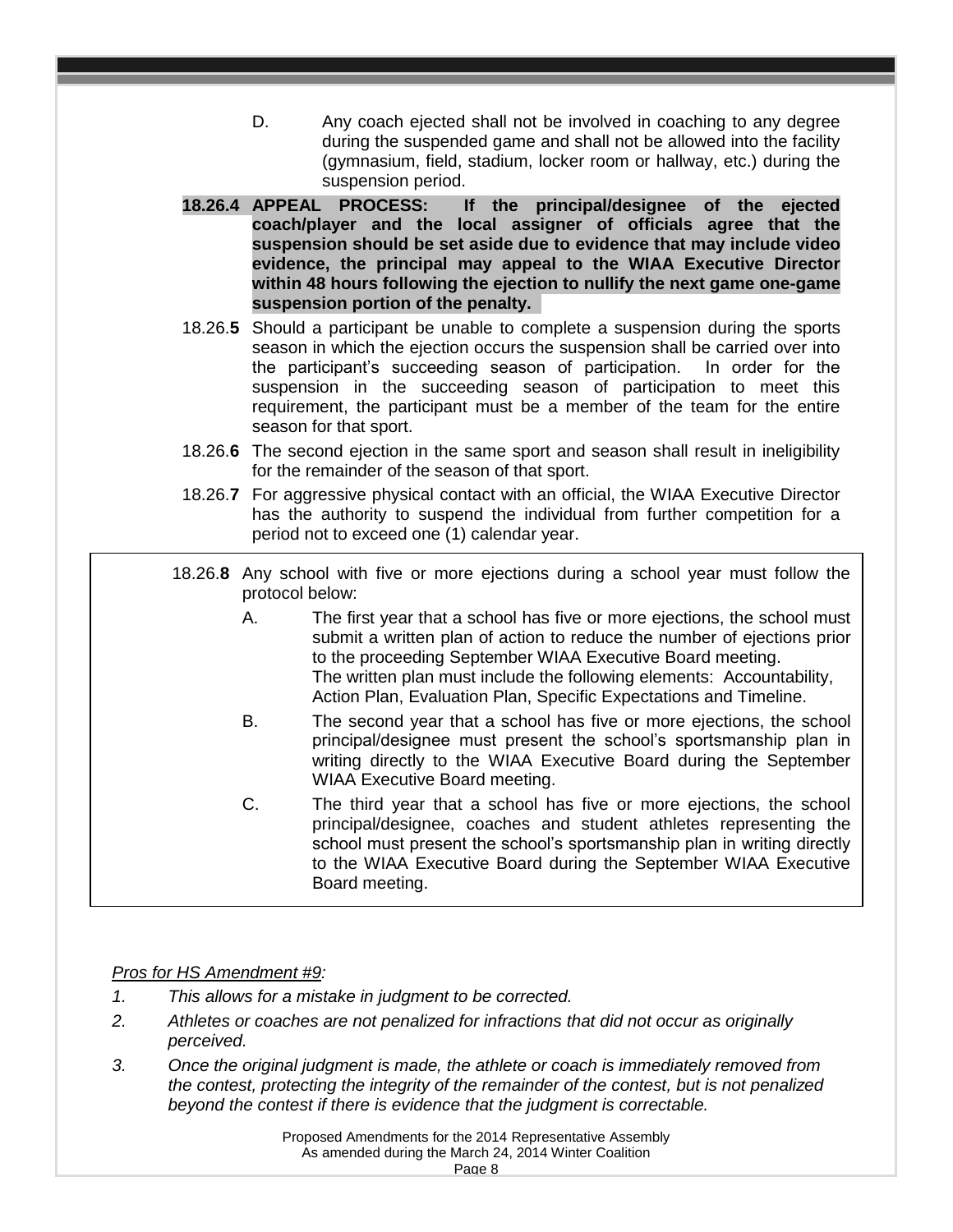### *Cons for HS Amendment #9:*

- *1. Once the ejection has been made, there is no other appeal process available to allow for an error in judgment.*
- *2. It would be virtually impossible to appeal the suspension when the contest in which the suspension is to be upheld immediately follows the ejection, such as a baseball doubleheader, but at least the record of the athlete or coach could be cleared.*
- *3. With more than 160 local officials groups and varying sports knowledge on the part of the assigners, processes and application of this procedure will be inconsistent.*

Proposed by Montesano High School, Evergreen High School, Hoquiam High School, LaCenter High School, Lake Quinault High School, Mark Morris High School, Mossyrock High School, Onalaska High School, Toutle Lake High School, and Wahkiakum High School.

### **HS AMENDMENT #10**

**52.4.5 HIGH SCHOOL BASKETBALL SEASON LIMITATION, page 78 NEW ARTICLE** 

52.4.5 **A squad may schedule one invitational tournament hosted in Washington State or outside the state if that state/province is NFHS sanctioned. For a three or four-day tournament, two contests will be counted toward the contest limit. For a two-day tournament, only one contest will be counted toward the contest limit.**

## *Pros for HS Amendment #10:*

- *1. With many expanded leagues, a larger number of schools in the leagues, and multiclassification leagues, the opportunity for non-league games has decreased over the past several years.*
- *2. Since the establishment of the present state tournament format, the winter sports season has been reduced by one week for 2B, 1A and 4A schools, and two weeks for 2A and 3A schools, thereby decreasing the opportunities to schedule non-league contests without negatively impacting league schedules.*
- *3. The proposed change would allow teams to play in multiple game tournaments without negatively impacting leagues schedules (i.e. playing back-to-back nights, Monday games, etc.)*
- *4. The proposed change would allow member schools and districts to host multiple game tournaments as potential revenue generators.*
- *5. Other WIAA sports are allowed the opportunity for multiple game tournaments to be counted in a lesser amount. Bowling and golf are allowed one tournament, volleyball is allowed two tournaments, and tennis is allowed three tournaments.*
- *6. With most tournaments being held on weekends and over the winter holiday break, loss of school/academic time would not be an issue.*
- *7. Tournaments provide student athletes opportunities to experience diverse cultures and regions.*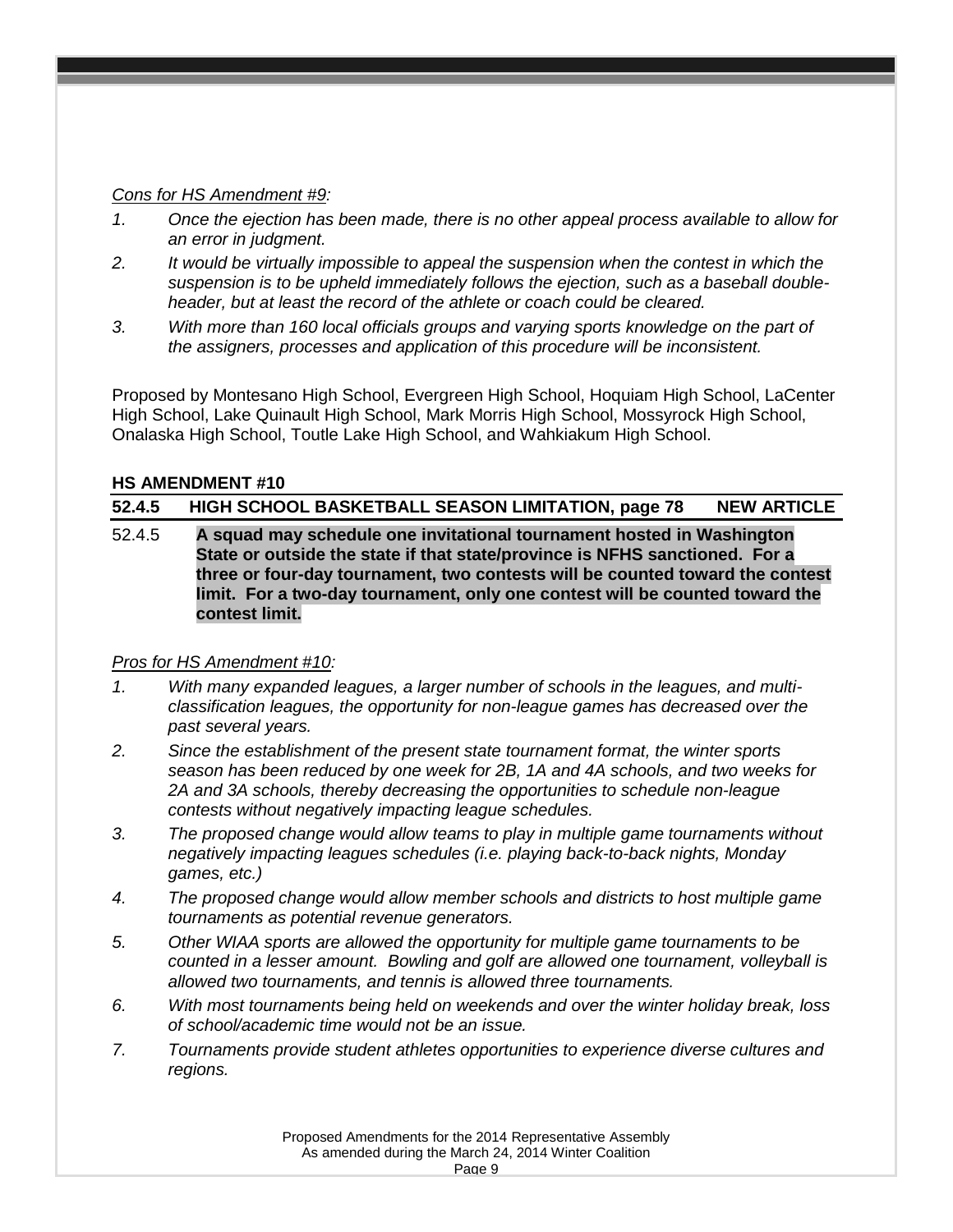Proposed by Curtis High School, Bellarmine Preparatory School, Chelan High School, Mountlake Terrace High School, and Steilacoom High School.

#### **HS AMENDMENT #11**

### **57.7.0 HIGH SCHOOL FOOTBALL RUNNING CLOCK PROCEDURES, page 83**

**57.7.0** GAME PROCEDURES – When the point differential is 40 points or greater, the game clock shall run continuously for the remainder of the game except for an official's timeout, an injury time-out, a charged team time-out, time between quarters, or a score.

*Pro for HS Amendment #11: Will keep the game moving along, player safety, sportsmanship.*

*Cons for HS Amendment #11:* 

- *1. Mechanics issue.*
- *2. Playing time for non-starters.*

Proposed by Castle Rock High School, Mark Morris High School, Kelso High School, Toutle Lake High School, and Castle Rock Middle School.

#### **HS AMENDMENT #12**

| 66.0.0         | <b>SENIOR HIGH SCHOOL WRESTLING, page 90</b> |                                                  |                                |                                                       |                                              |                             |
|----------------|----------------------------------------------|--------------------------------------------------|--------------------------------|-------------------------------------------------------|----------------------------------------------|-----------------------------|
| Year           | <b>First</b><br><b>Practice</b>              | <b>Minimum</b><br><b>Practice</b><br><b>Days</b> | <b>50% Rule</b><br><b>Date</b> | Regular<br><b>Season</b><br><b>Team Date</b><br>Limit | Regular<br>Season<br><b>Individual Limit</b> | <b>End</b><br><b>Season</b> |
| $2014 -$<br>15 | November<br>17                               | 12                                               | December<br>22                 | $16 +$<br>Jamboree                                    | $33 - 45$                                    | February 21                 |

**<sup>66.2.0</sup> JAMBOREE** - One takedown tournament or jamboree will be allowed following ten (10) days of practice and the takedown tournament or jamboree may count as the 11th or 12th required practice prior to the first match. The total wrestling time may not exceed the time permitted in a dual contest per individual. All general jamboree rules also apply. Please refer to general jamboree guidelines.

**66.3.0 PLAYER/MATCH LIMITATION** - Each and every match wrestled, whether in interschool matches, interschool scrimmage, exhibition matches, or tournament, must count as one of the thirty-three (33) **forty-five (45)** contests for the individual.

An individual may not wrestle more than thirty-three (33) **forty-five (45)** contests on sixteen (16) dates prior to any district **state qualifying** tournament.

- 66.3.1 A contest won by forfeit does not count in this maximum for the individual.
- 66.3.2 An outing involving a cooperative wrestling program will equal one (1) team date (also refer to 4.8.E.)
- 66.3.3 Each day of competition must count as one of the 16 allowed team dates. Each individual is limited to five (5) matches in a day **the daily match limitation as stipulated in the NFHS wrestling rule book.**

Proposed Amendments for the 2014 Representative Assembly As amended during the March 24, 2014 Winter Coalition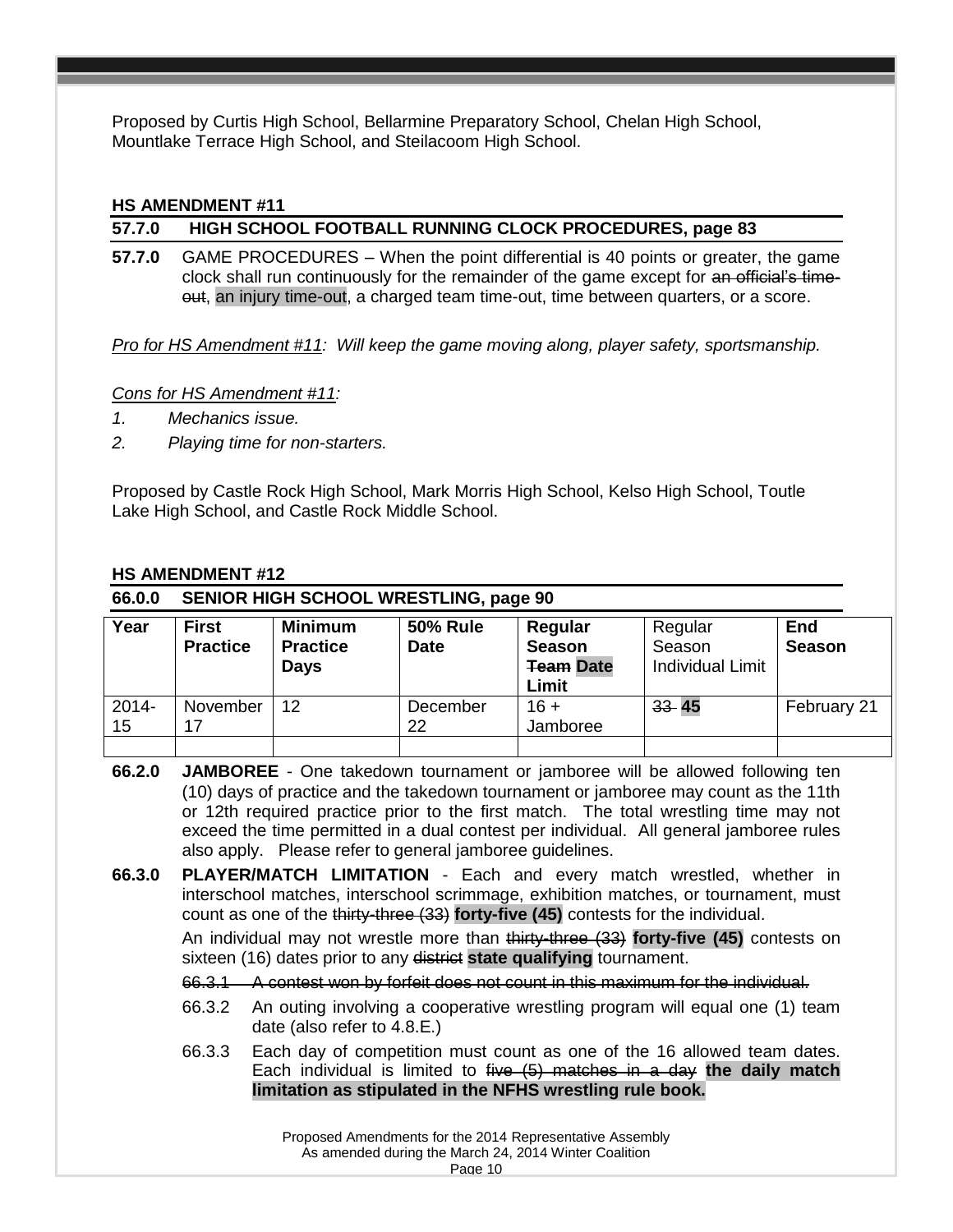## *Pros for HS Amendment #12:*

- *1. Equity in matches available to our Washington wrestlers compared to surrounding states.*
- *2. The number of dates scheduled for each team won't change, just the number of matches wrestled at those outings. There would be no added costs with the proposal. Tournaments have grown in numbers due to cost efficiency, which increases the number of matches in a day.*
- *3. Eliminates the possibility of a coach dishonestly documenting match count or simply losing track of an athlete's matches.*
- *4. Some schools are not able to use all 16 outings because it would put athletes over the count.*
- *5. Wrestlers who commonly have to sit out 3rd/5th place matches at tournaments due to match count would be able to wrestle for that placing.*
- *6. Coaches would no longer need to strategically decide what events to sit wrestlers during the course of the season. This would allow participants to compete in all 16 outings during the season rather than being pulled from competitions or outings due to the individual match limit of 33. With tournament increasing in size, the match count can vary on these outings from two to five and it is difficult to determine the exact match count for the season.*
- *7. As girls wrestling becomes more popular, the number of schools offering girls wrestling increases as does the number of participants, and scheduling during the week becomes more challenging. We have to be creative in scheduling the use of our facilities. Changing the boys schedules from all dual matches on weekdays and making facilities available for girls wrestling, we have incorporated more tri-duals and double duals to satisfy the number of outings during the weekdays. As a conference (the Northwest Conference) we want to offer more home matches for girls and keep our number of boys home matches during the weekday for our schools. In doing so, we have discovered the need to have a higher contest number for individuals.*

#### *Cons for HS Amendment #12:*

- *1. Coaches might favor double duals over single duals.*
- *2. Coaches might schedule two-day tournaments.*
- *3. While safety concerns are minimal, the chance for injury could increase due to more contests wrestled.*

Proposed by Ilwaco High School, Bethel High School, Bellingham High School, Burlington-Edison High School, Curtis High School, Deer Park High School, East Valley High School (Spokane), Emerald Ridge High School, Everett School District, Ferndale High School, Kamiak High School, Kelso High School, Kent Meridian High School, Lake Stevens High School, Marysville-Getchell High School, Marysville-Pilchuck High School, Mercer Island High School, Montesano High School, Pasco High School, Peninsula High School, Prairie High School,